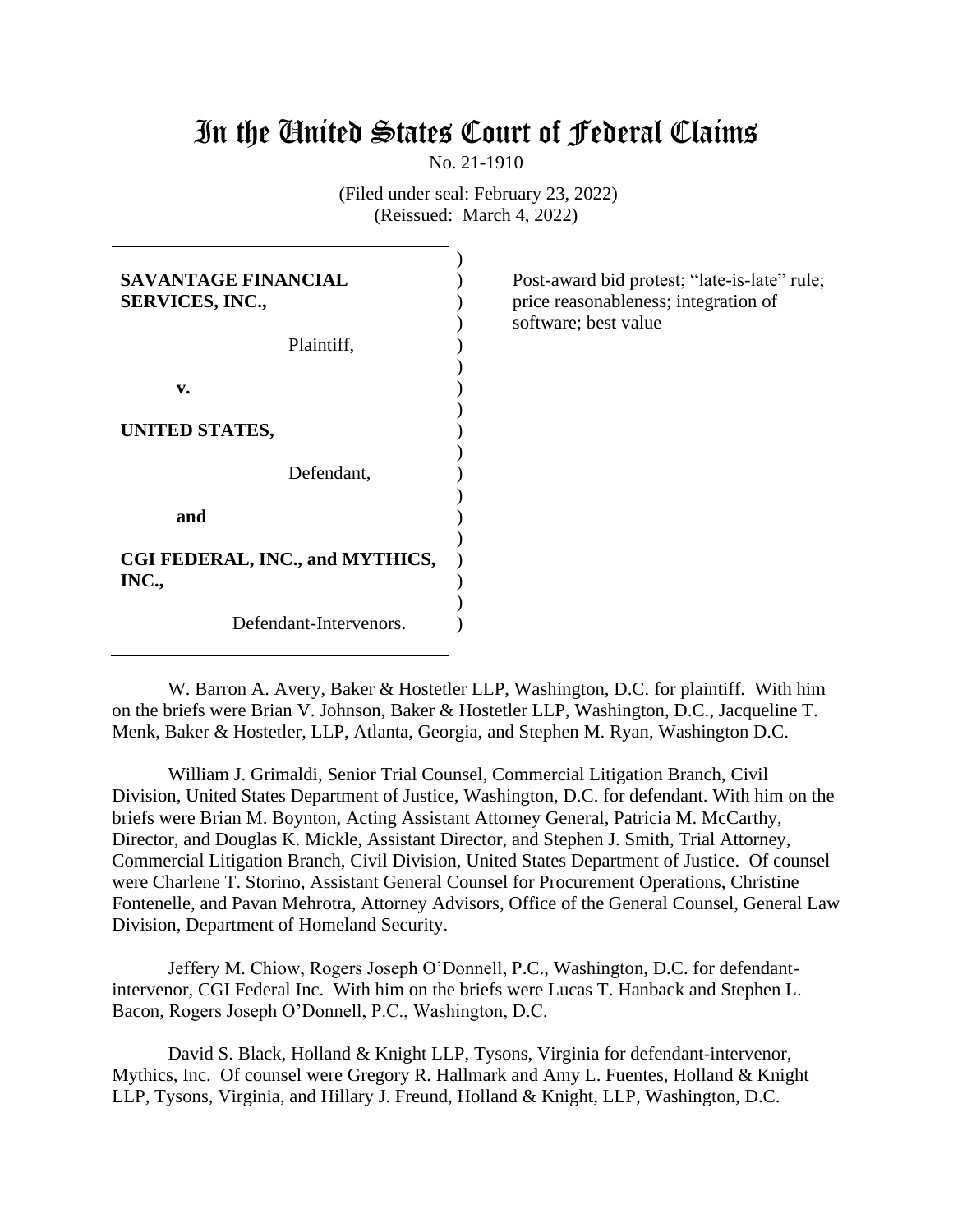# **OPINION AND ORDER**<sup>1</sup>

In this post-award bid protest, plaintiff Savantage Financial Services, Inc. ("Savantage") challenges the Department of Homeland Security's ("DHS") awards under Request for Proposal No. 70RTAC20R00000001 ("the solicitation"), alleging DHS's procurement procedure for obtaining financial, procurement, and asset management systems violated federal regulations and the solicitation's requirements, resulting in improper awards and the exclusion of Savantage.<sup>2</sup> Savantage has filed a motion for judgment on the administrative record as well as for a permanent injunction. *See* Pl.'s Mot. for Judgment on the Administrative Record ("Pl.'s Mot."), ECF No. 45.<sup>3</sup> Defendant United States ("the government") and awardees, defendant-intervenors CGI Federal, Inc. ("CGI") and Mythics, Inc. ("Mythics"), have submitted cross-motions. *See*  Def.'s Cross-Mot. for Judgment on the Administrative Record ("Def.'s Cross-Mot."), ECF No. 54; Def.-Int. CGI's Cross-Mot. for Judgment on the Administrative Record ("CGI's Cross-Mot."), ECF No. 58; Def.-Int. Mythics's Cross-Mot. for Judgment on the Administrative Record ("Mythics's Cross-Mot."), ECF No. 59. The case is fully briefed, *see* Pl.'s Resp. and Reply, ECF No. 65; Def.'s Reply, ECF No. 70; Def.-Int. CGI's Reply, ECF No. 73; Def.-Int. Mythics's Reply, ECF No. 74, and a hearing was held February 2, 2022. For the reasons stated in this opinion, the court DENIES Savantage's motion for judgment on the administrative record and GRANTS defendants' cross-motions. Savantage's motion for a permanent injunction is DENIED AS MOOT.

 $2^2$  This is the eighth opinion emanating from this court and the Court of Appeals for the Federal Circuit adjudicating bid protests by Savantage challenging DHS's procurement of modern financial, procurement, and asset management systems: *Savantage Fin. Servs., Inc. v. United States*, 81 Fed. Cl. 300 (2008) ("*Savantage I*"); *Savantage Fin. Servs., Inc. v. United States*, 86 Fed. Cl. 700 (2009) ("*Savantage II*"), *aff'd*, *Savantage Fin. Servs., Inc. v. United States*, 595 F.3d 1282 (Fed. Cir. 2010) ("*Savantage III*"); *Savantage Fin. Servs., Inc. v. United States*, 118 Fed. Cl. 487 (2014) ("*Savantage IV*"); *Savantage Fin. Servs., Inc. v. United States*, 123 Fed. Cl. 7 (2015) ("*Savantage V*"), *aff'd*, *Savantage Fin. Servs., Inc. v. United States*, 668 Fed. App'x 366 (Fed. Cir. 2016) ("*Savantage VI*"); *Savantage Fin. Servs., Inc. v. United States*, 150 Fed. Cl. 307 (2020) ("*Savantage VII*").

<sup>3</sup> Savantage also filed a motion to supplement the administrative record with a transcript from a hearing held on September 18, 2020 in the related case styled *Savantage VII*, Case No. 19-1805. It argued that the transcript would "assist effective judicial review of certain arguments raised by [the government] and [d]efendant-[i]ntervenors." Pl.'s Mot. to Supplement at 2, ECF No. 66. The government opposes this motion. Def.'s Opp'n to Pl.'s Mot. to Supplement, ECF No. 68. The transcript is not necessary for effective judicial review. Thus, the motion is DENIED.

 $<sup>1</sup>$  Because of the protective order entered in this case, this opinion was initially filed under</sup> seal. The parties were requested to review the decision and provide proposed redactions of any confidential or proprietary information. The protestor requested redactions, but defendants opposed this request. The court consequently held a hearing regarding redactions on March 4, 2022, concluding that several were necessary to protect the competitive process or shield proprietary information but other proposed redactions were not. The opinion is thus reissued with redactions shown as "[\*\*\*]."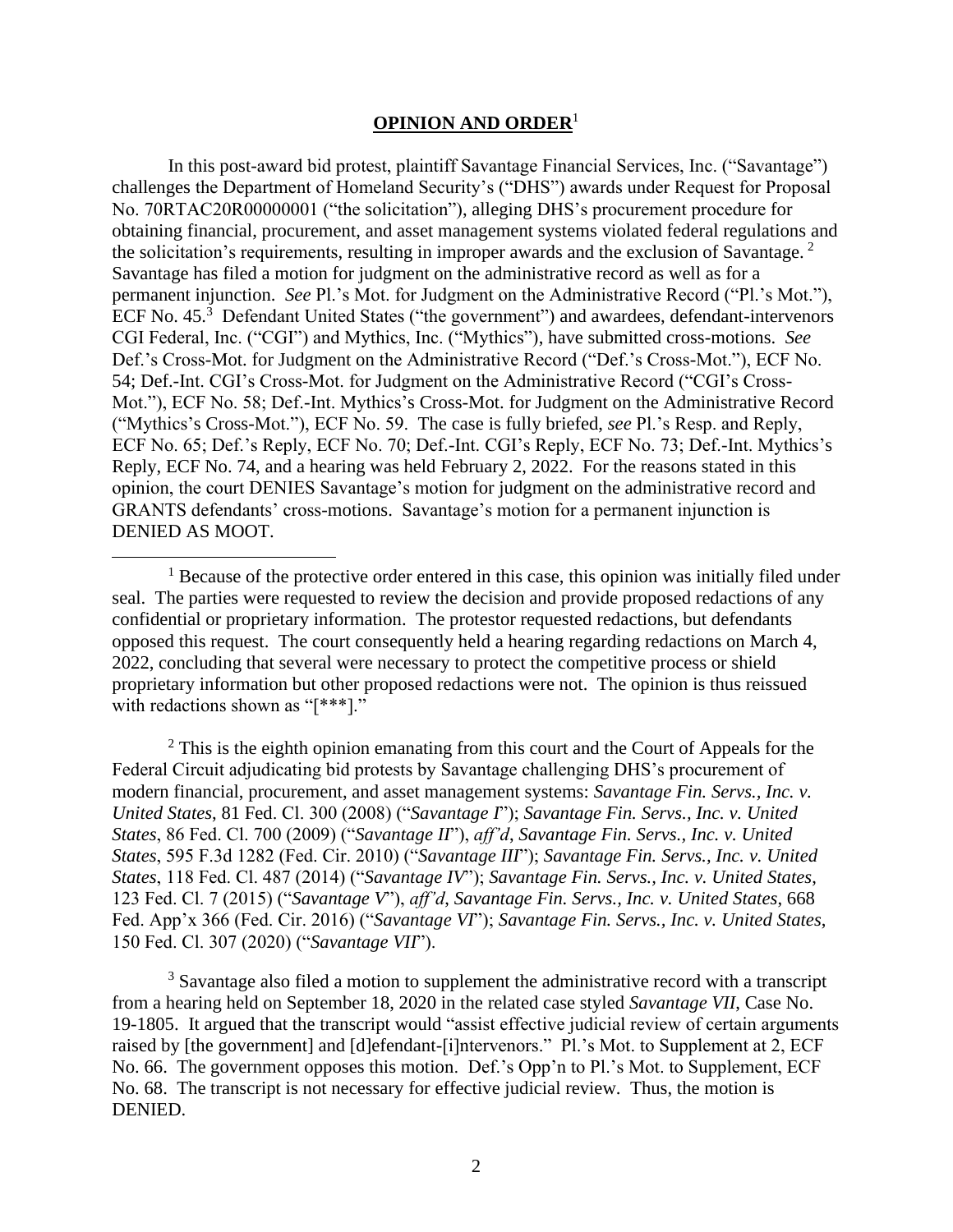# **BACKGROUND<sup>4</sup>**

## *A. DHS's Management Software Modernization*

This bid protest involves DHS's effort to modernize its financial, procurement, and asset management systems, a process that has spanned the past fifteen years. Def.'s Cross-Mot. at 1.<sup>5</sup> When twenty-two federal agencies were combined in 2002 to form DHS, each component agency's pre-existing contracts for management software remained in place. *See Savantage VII*, 150 Fed. Cl. at 312. DHS components still use separate systems to address their financial, procurement, and asset management activities. *See* Def.'s Cross-Mot. at 1. As a result, multiple vendors provide software of various types to DHS and its components. *See Savantage VII*, 150 Fed. Cl. at 312. Savantage has been—and still is—one of those vendors. *Id.* at 312-13. In 2004, DHS first sought to consolidate the various systems in place and to modernize its financial, asset, and procurement management systems. *See id.* at 313. Since that time, Savantage has filed protests challenging DHS's procurement methods. *See supra* n.2. This protest is the latest to be filed in the chain.

# *B. The Solicitation*

On October 30, 2019, DHS issued the solicitation for Enterprise Financial Management Software. AR 24-5374 to 5376.<sup>6</sup> The solicitation sought to award an indefinite-delivery, indefinite-quantity multiple award contract "to provide [DHS] with commercially available offthe-shelf . . . integrated financial, procurement, and asset management systems application software licenses." AR 24-5390. The solicitation specified a minimum award amount of \$2,500 for "only the base period of performance" with a cumulative ceiling value of \$3,000,000,000.

<sup>5</sup> DHS has both components and directorates; both of which are denominated as "components." The components at issue are: "(1) [United States Immigration and Customs Enforcement] and its customers, [United States] Citizenship & Immigration Services (CIS), [the] Science & Technology Directorate (S&T), the Cybersecurity and Infrastructure Agency (CISA), [and] the Management Directorate (DMO); (2) the Trio, which are the [United States] Coast Guard (USCG), the Transportation Security Administration (TSA), and the Countering Weapons of Mass Destruction Office (CWMD); (3) the Federal Emergency Management Agency (FEMA); (4) the Federal Law Enforcement Training Center (FLETC); (5) the [United States] Customs and Border Protection (CBP); [and] (6) [the] [United States] Secret Service (USSS)." Def.'s Cross-Mot. at 4 n.2. This opinion will refer to them collectively as "DHS" unless otherwise specified.

 $6$  The administrative record filed with the court in accord with RCFC 52.1(a) is divided into tabs and is consecutively paginated. The record will be cited by tab and page, *e.g.*, "AR -  $\equiv$   $\equiv$ 

<sup>&</sup>lt;sup>4</sup> The recitations that follow constitute findings of fact by the court from the administrative record of the procurement filed pursuant to Rule 52.1(a) of the Rules of the Court of Federal Claims ("RCFC"). *See Bannum, Inc. v. United States*, 404 F.3d 1346, 1356 (Fed. Cir. 2005) (specifying that bid protest proceedings "provide for trial on a paper record, allowing factfinding by the trial court").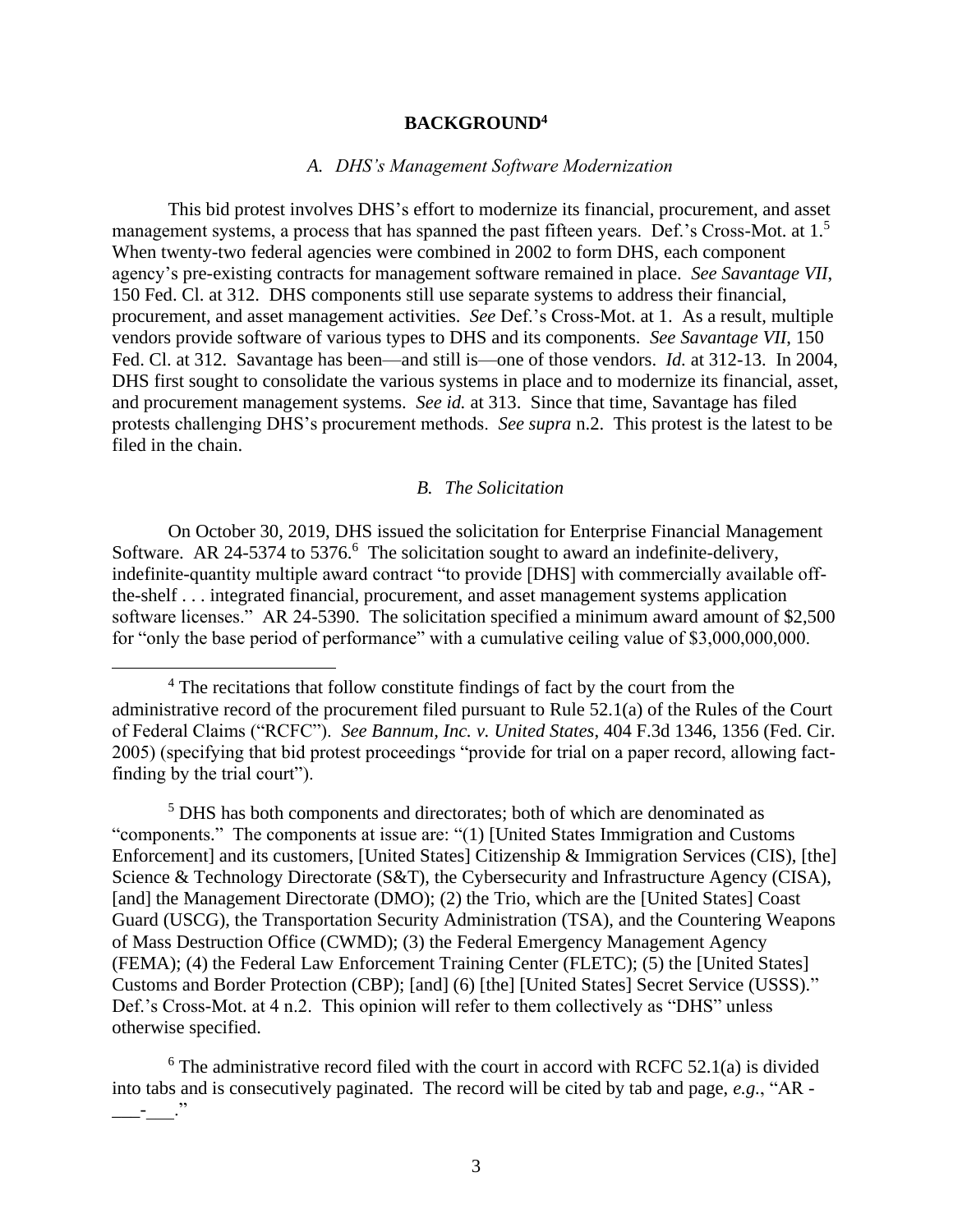AR 24-5390. There would be a potential 20-year ordering period under the contract. AR 24- 5390.

An award was to be made to an offeror "whose proposal [was] determined to represent the best value, price and non-price factors considered." AR 68-10028. Best value was defined as "the expected outcome of an acquisition that in the [g]overnment's estimation provide[d] the greatest overall benefit in response to the requirement." AR 68-10028. The solicitation recognized that this approach "may result in an award to [a] higher evaluated priced [o]fferor" but also provided that DHS would not "make an award at a significantly higher overall cost to the [g]overnment to achieve only slightly superior technical capability." AR 68-10028.

To make its determination, DHS would use four or five technical, non-price factors: (1) Experience, (2) Functional Capability, (3) License Terms & Conditions and Security Overview, (4) Past Performance, and (5) Site Visit and Product Demonstration, the last of which was an optional factor. AR 68-10028 to 10029. The solicitation specified that "[f]actors 1 and 2 [were] of equal importance and more important then factors 3, 4 and 5 . . ., which are in descending order of importance." AR 68-10029. The final factor was price. AR 68-10029. The solicitation was explicit that "[a]ll the technical factors when combined [were] significantly more important than price." AR 68-10029. Offerors were to receive a rating of low confidence, some confidence, or high confidence for each technical factor. AR 68-10027.

As relevant to this protest, factor 1 required offerors to show that their software "ha[d] been implemented . . . in an agency similar to DHS . . . with at least 6,500 users." AR 68-10021. Factor 2 required an "integrated [commercial off-the-shelf] software solution" which satisfied the various functional requirements outlined in the solicitation. AR 68-10022. Integrated was defined as:

[A] [c]onnection between two or more software modules, typically part of the same system. Connectivity is transparent to end users and maintained as part of a software offering. The system is considered tightly coupled. There is no software development required to build these connections and they do not require operations and maintenance support under a sustainment contract. Updates are provided by the [original equipment manufacturer] vendor.

AR 27-6412. Factor 4 required "up to three (3) relevant past performance references . . . . Relevant [was] defined as work similar in size, scope and complexity (at least 6,500 users) to the work identified in the solicitation." AR 68-10024.

Factor 6 was the price-related factor and required that the offerors provide their "commercial rate and the discounted rate being proposed for each software area being proposed." AR 68-10027. The solicitation further explained that "[t]he [o]fferor's price w[ould] be evaluated to determine price reasonableness. The offeror's proposed prices contained in all tabs . . . w[ould] be evaluated for price reasonableness." AR 68-10029. DHS's "Business Evaluation Team" first conducted the price reasonableness analyses by comparing offerors' proposed prices with the General Services Administration's ("GSA") price lists, which offerors were required to provide. AR 88-12020 to 12022. Offerors' initial and final pricing were then compared. AR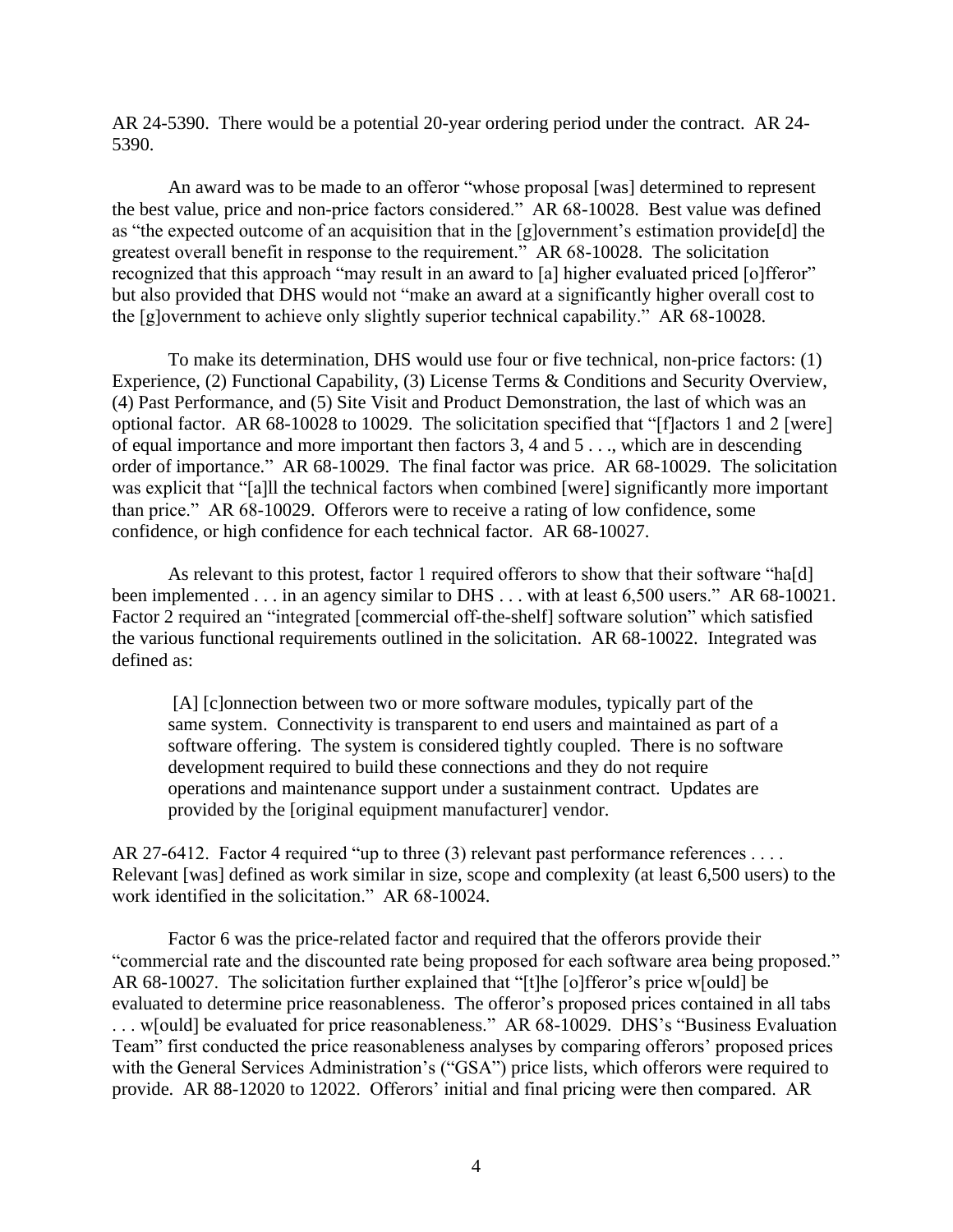88-12033 to 120334. The Trade-Off Chair then received the Business Evaluation Team's analysis and confirmed the price reasonableness determinations. *See* Def.'s Cross-Mot. at 14; AR 91-12209.

# *C. Savantage's Pre-Award Protest & Amendments to the Solicitation*

Pertinent here, on November 25, 2019, Savantage filed a pre-award protest. *Savantage VII*, 150 Fed. Cl. at 315. The court granted the government's motion for a voluntary remand in January 2020, and DHS took corrective action by issuing amendments 3 and 4 to the solicitation. *Id.* at 315-16. Savantage filed an amended complaint on July 7, 2020. *Id.* at 316. The court thereafter denied Savantage's protest, granting the government's motion for judgment on the administrative record. S*ee generally id.*

Following the court's decision in *Savantage VII*, DHS issued amendment 5 to the solicitation on October 28, 2020. AR 57-9692. Amendment 5 incorporated three updated FAR clauses and requested that offerors confirm that their proposals would remain valid through February 28, 2021. AR 57-9692 to 9693; 59-9740.<sup>7</sup> Offerors were instructed to complete and return the required representations in the updated FAR provisions by November 2, 2020 at 12:00 p.m. eastern time. AR 57-9693; 59-9740. Offerors could also amend their proposals at that time, if necessary, to comply with the FAR requirements. AR 57-9693; 59-9740. Two offerors, Carahsoft Technology Corporation ("Carahsoft") and Mythics, submitted their updated proposals shortly after the deadline. AR 59-9740. Mythics's proposal did not include a required form and did not confirm the validity date of its proposal. AR 59-9740. Neither offeror amended the substance of their proposal. Def.'s Cross-Mot. at 20; AR 59-9741. The contracting officer determined that amendment 5 was "administrative" and "non-material" and that allowing Carahsoft and Mythics to proceed did not place the other offerors at "any discernable competitive disadvantage." AR 59-9741. As such, they remained in the competition.

# *D. The Awards*

DHS, on March 8, 2021, issued a competitive range determination, concluding that only CGI and Carahsoft met the solicitation requirements and had a reasonable chance of receiving an award. *See* Def.'s Cross-Mot. at 11. Mythics and Savantage both filed bid protests challenging that determination. *See* AR 67-9914 to 9919. DHS took corrective action and cancelled the competitive range, allowing all offerors to continue with the competition. AR 67-9919. DHS further engaged in two rounds of discussion with the offerors. *See generally* AR Tabs 71-79 (first round of discussions and final revised proposals); Tabs 80-86 (second round of discussions and final revised proposals).

<sup>&</sup>lt;sup>7</sup> The three updated FAR clauses were FAR  $\S$  52.204–24, Representation Regarding Certain Telecommunications and Video Surveillance Services or Equipment (October 2020); FAR § 52.204–25, Prohibition on Contracting for Certain Telecommunications and Video Surveillance Services or Equipment (Deviation 20-05) (August 2020); and FAR § 52.204–26, Covered Telecommunications Equipment or Services-Representation (October 2020). AR 59- 9740.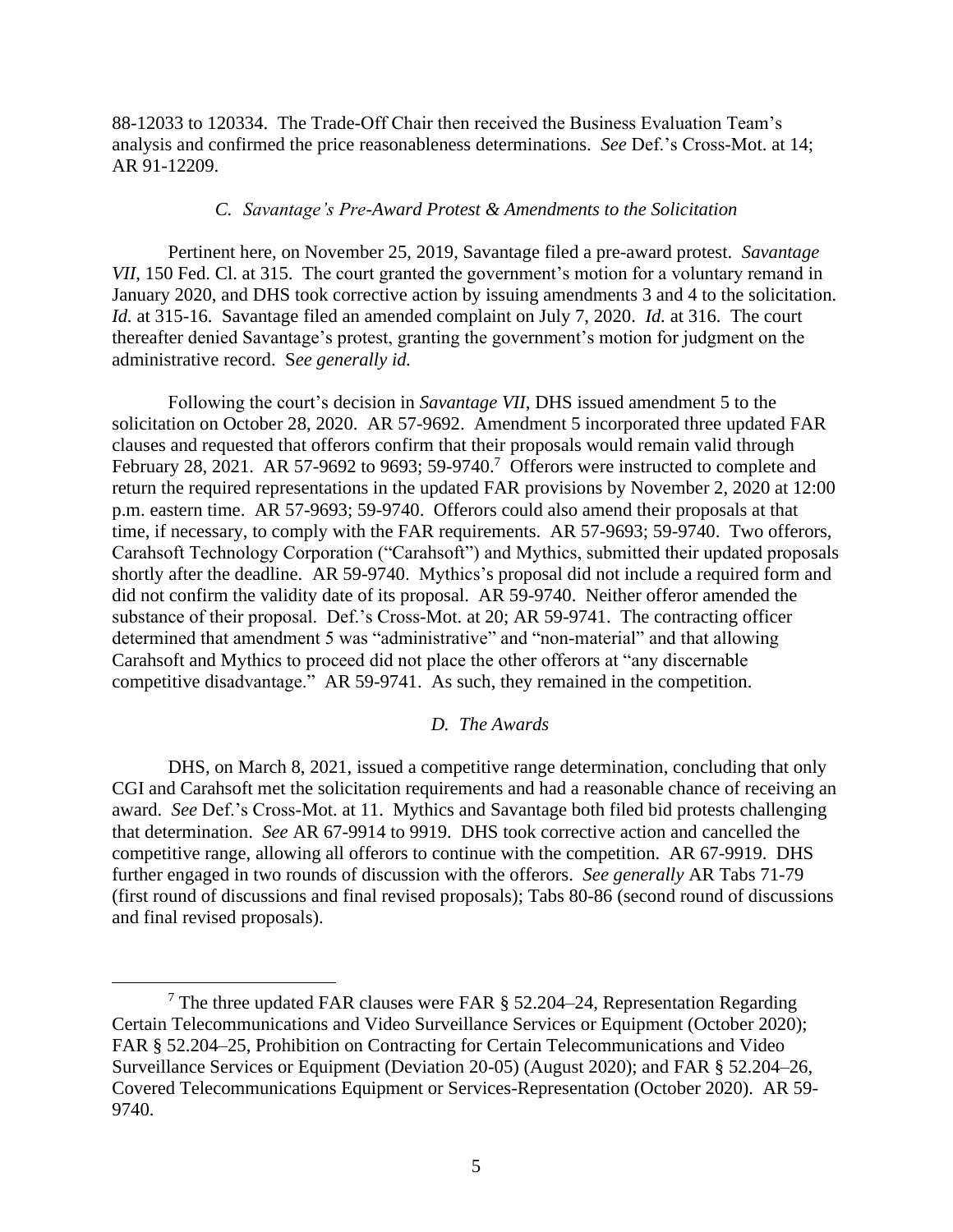On August 11, 2021, CGI, Carahsoft, and Mythics were named as the recommended awardees. CGI (and its Momentum software) was rated high confidence in each of the technical factors with a final price of \$156,546,158. AR 92-12262. Carahsoft, using SAP's software, was also rated high confidence in each factor with a final price of \$40,243,950. AR 92-12262. Mythics, using Oracle's software, was rated high confidence for factors 1 and 2 and rated as some confidence for factors 3 and 4 with a final price of \$225,840,051. AR 92-12262. Savantage was rated some confidence for each factor with a final price of [\*\*\*]. AR 92-12262. Savantage had been ranked fourth out of the seven received proposals and did not receive an award. AR 93-12272.

In its proposal, Savantage had offered its software solution Altimate Enterprise Suite version 19.6 release 5.X, which included three modules: Altimate Financials, Altimate Asset Management, and [\*\*\*] (which was developed by [\*\*\*]). AR 86-11933, 11936; *see* Pl.'s Mot. at 8. DHS determined that the software had not and was not currently deployed at another federated agency with at least 6,500 users, AR 93-12277, the software was not fully integrated, AR 93-12280, and Altimate and [\*\*\*] had only recently been implemented together, AR 93- 12303 to 12305. Savantage's proposed unit prices were determined to be reasonable. AR 93- 12305. Savantage received a Notice of Award Decision informing it that CGI, Carahsoft, and Mythics had been given awards on September 2, 2021. AR 93-12271.

## *E. This Protest*

Savantage filed this bid protest on September 27, 2021. *See* Compl., ECF No. 1. Two of the three awardees, CGI and Mythics, intervened in the case. *See* Order of September 28, 2021, ECF No. 12; Order of November 16, 2021, ECF No. 38. Savantage has moved for judgment on the administrative record, claiming that DHS failed to exclude Carahsoft and Mythics from the competition for their late submissions to amendment 5 and that DHS improperly evaluated all of the proposals in various ways, including applying unstated criteria and failing to adhere to the requirements of the solicitation. Savantage also seeks a permanent injunction. *See generally*  Pl.'s Mot. In response, defendants seek judgment in their favor on the administrative record, contending that DHS acted appropriately and within its discretion when making the procurement award. *See generally* Def.'s Cross-Mot., CGI's Cross-Mot., and Mythics's Cross-Mot.

#### **STANDARDS FOR DECISION**

The standards of the Administrative Procedure Act ("APA"), 5 U.S.C. § 706, govern the court's consideration of a protest of the government's decisions regarding the award of a contract. *See* 28 U.S.C. § 1491(b)(4) ("In any action under this subsection, the courts shall review the agency's decision pursuant to the standards set forth in section 706 of title 5."). Under the APA, the court may set aside a government procurement decision that is "arbitrary, capricious, an abuse of discretion, or otherwise not in accordance with law," 5 U.S.C. § 706(2)(A), subject to the traditional balancing test applicable to a grant of equitable relief, *see PGBA, LLC v. United States*, 389 F.3d 1219, 1224-28 (Fed. Cir. 2004); *Hyperion*, *Inc. v. United States*, 115 Fed. Cl. 541, 550 (2014). "The focal point for judicial review should be the administrative record already in existence, not some new record made initially in the reviewing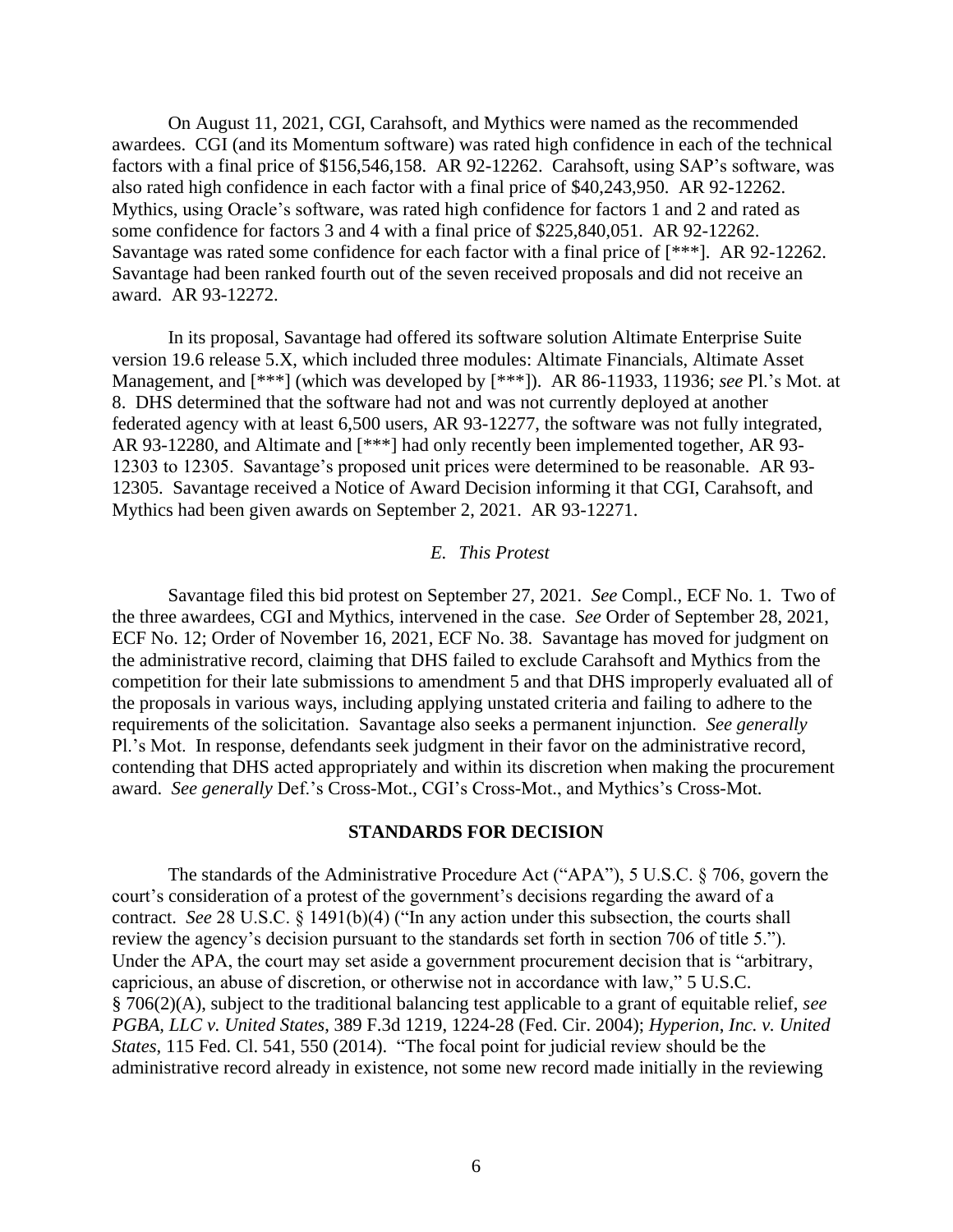court." *Florida Power & Light Co. v. Lorion*, 470 U.S. 729, 743 (1985) (brackets omitted) (quoting *Camp v. Pitts*, 411 U.S. 138, 142 (1973)).

The court may not "substitute its judgment for that of the agency," *Hyperion*, 115 Fed. Cl. at 550 (quoting *Keeton Corrs., Inc. v. United States*, 59 Fed. Cl. 753, 755 (2004) (in turn quoting *Citizens to Preserve Overton Park, Inc. v. Volpe*, 401 U.S. 402, 416 (1971), *abrogated on other grounds as recognized in Califano v. Sanders*, 430 U.S. 99, 105 (1977))), but "must uphold an agency's decision against a challenge if the 'contracting agency provided a coherent and reasonable explanation of its exercise of discretion,'" *id.* (quoting *Axiom Res. Mgmt., Inc. v. United States*, 564 F.3d 1374, 1381 (Fed. Cir. 2009)). This is so even if the clarity of the agency's decision is "less than ideal," so long as "the agency's path may reasonably be discerned." *Federal Commc'ns Comm'n v. Fox Television Stations, Inc.*, 556 U.S. 502, 513-14 (2009) (quoting *Bowman Transp., Inc. v. Arkansas-Best Freight Sys., Inc.*, 419 U.S. 281, 286 (1974)). "'[T]he deference afforded to an agency's decision must be even greater when a trial court is asked to review a technical evaluation' because of the highly specialized, detailed, and discretionary analyses frequently conducted by the government." *CSC Gov't Sols. LLC v. United States*, 129 Fed. Cl. 416, 434 (2016) (quoting *L-3 Commc'ns EOTech, Inc. v. United States*, 83 Fed. Cl. 643, 650 (2008)) (additional citations omitted).

The court may overturn the government's procurement decision only "if '(1) the procurement official's decision lacked a rational basis; or (2) the procurement procedure involved a violation of regulation or procedure.'" *Centech Grp., Inc. v. United States*, 554 F.3d 1029, 1037 (Fed. Cir. 2009) (quoting *Impresa Construzioni Geom. Domenico Garufi v. United States*, 238 F.3d 1324, 1332 (Fed. Cir. 2001)). In conducting the rational-basis analysis, the court looks to "whether the contracting agency provided a coherent and reasonable explanation of its exercise of discretion," *Axiom*, 564 F.3d at 1381 (quoting *Impresa Construzioni*, 238 F.3d at 1333), and affords "contracting officers . . . discretion upon a broad range of issues," *AgustaWestland N. Am., Inc. v. United States*, 880 F.3d 1326, 1332 (Fed. Cir. 2018) (quoting *Impresa Construzioni*, 238 F.3d at 1332-33). Accordingly, "the disappointed bidder bears a heavy burden of showing that the award decision had no rational basis." *Centech*, 554 F.3d at 1037 (quoting *Impresa Construzioni*, 238 F.3d at 1332-33). Protests alleging a violation of regulation or procedure "must show a clear and prejudicial violation." *Axiom*, 564 F.3d at 1381 (quoting *Impresa Construzioni*, 238 F.3d at 1333).

#### **ANALYSIS**

# *A. The "Late is Late" Rule*

Savantage contends that the agency committed prejudicial error by failing to exclude Carahsoft's and Mythics's proposals because they were submitted late and in Mythics's case, was incomplete. Pl.'s Mot. at 16. FAR § 52.212-1(f)(2)(i) (which was incorporated into the solicitation, *see* AR 68-10015) provides that "[a]ny offer, modification, revision, or withdrawal of an offer received at the [g]overnment office designated in the solicitation after the exact time specified for receipt of offers is 'late' and will not be considered." "Courts interpreting the late is late rule have adhered to the plain text of the regulation, commenting that its requirement that offerors submit their proposals on time is a strict rule with very limited exceptions." *Geo-Seis*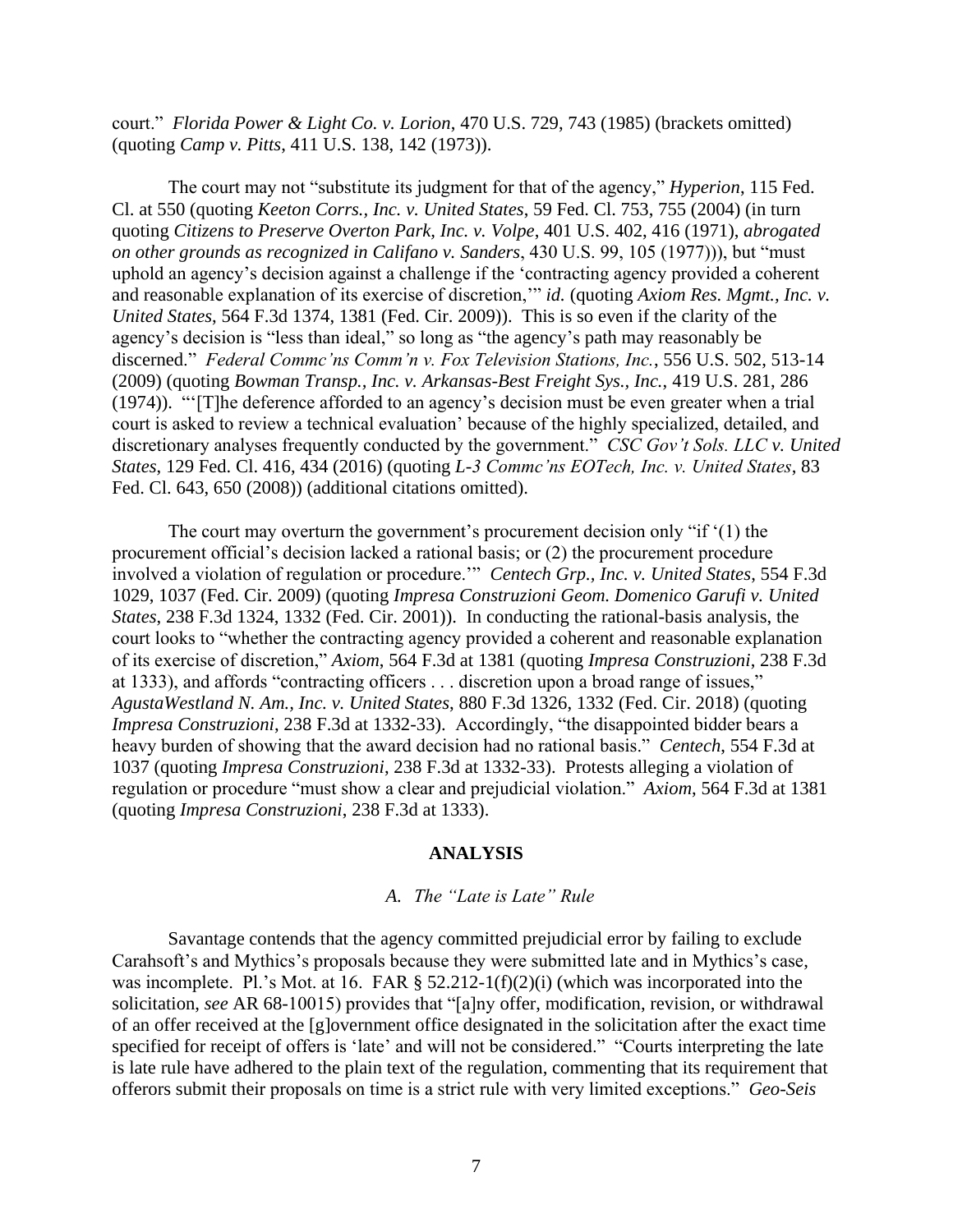*Helicopters, Inc. v. United States*, 77 Fed. Cl. 633, 640 (2007) (internal quotations and citation omitted). The rule serves to ensure equal treatment across offerors and prevents any one offeror from obtaining a competitive advantage. *See Argencord Mach. & Equip., Inc. v. United States*, 68 Fed. Cl. 167, 173 (2005).

FAR § 52.212-1(g), however, also allows the government to "waive informalities and minor irregularities in offers received." Waiver under this regulation is discretionary. *See Safeguard Base Operations, LLC v. United States*, 989 F.3d 1326, 1347 (Fed. Cir. 2021). While this regulation does not define "informalities" or "irregularities," the Federal Circuit has cited to FAR § 14.405 in these types of situations, which rule defines "[a] minor informality or irregularity [as] one that is merely a matter of form and not of substance." Specifically, it is a defect that has negligible effect on "price, quantity, quality, or delivery." FAR § 14.405. The regulation cites failing to "[r]eturn the number of copies of signed bids required by the invitation" or failing to "acknowledge [the] receipt of an amendment to an invitation for bids" as examples of minor informalities. FAR  $\S$  14.405(a), (d). While Savantage argues that FAR  $\S$ 52.212-1(g) should not apply because the late submissions "do not constitute 'offers received,'" Pl.'s Resp. and Reply at 10, it misconstrues the relevant submission. Mythics and Carahsoft had both submitted prior offers, which had been received. The late representations were modifications to those already existing proposals, bringing them within the confines of FAR §  $52.212-1(g)$ .

Here, it was within the contracting officer's discretion to waive the deadline for Carahsoft and Mythics as well as Mythics's certification of the validity date because these deficiencies were minor and had no effect on price, quantity, quality, or delivery. Unlike the defect in *Safeguard*, which resulted in a six-million-dollar price increase, *see* 989 F.3d at 1347-48, the submissions here were certifications regarding security systems that had no effect on price, quantity, quality, delivery or any other material aspect of the offers. While the amendment allowed offerors to amend their proposals, neither Mythics nor Carahsoft did so. *See* AR 59- 9741. Mythics failed to certify its validity deadline, but this too had no material effect and was solely a matter of notification as the offer remained valid. The contracting officer reasonably determined that the certifications under amendment 5 were minor and exercised his discretion to waive the informalities. As such, the late is late rule does not apply.

Even if the late is late rule were to apply, Savantage seeks a remedy that is too extreme by contending that Carahsoft and Mythics should have been excluded entirely as late receipt of the certifications should have disqualified their initial proposals. *Geo-Seis Helicopter*, 77 Fed. Cl. at 645 n.26, is to the contrary, observing that a delinquent offeror's prior compliant proposals would not have been eliminated from consideration. Savantage has not identified any actual prejudice it suffered as a result of the late submissions, and the court's review of the record did not reveal any advantage afforded Mythics and Carahsoft by the delay. Therefore, it was reasonable for the contracting officer to determine that allowing them to continue in the competition did not prejudice the other offerors. Further, any prejudice Savantage suffered was cured when DHS took corrective action by removing the initial competitive range and engaging in two rounds of discussions with offerors. Savantage has stated that DHS must "either exclude Carashoft and Mythics or re-open discussions and, if appropriate, permit all offerors to submit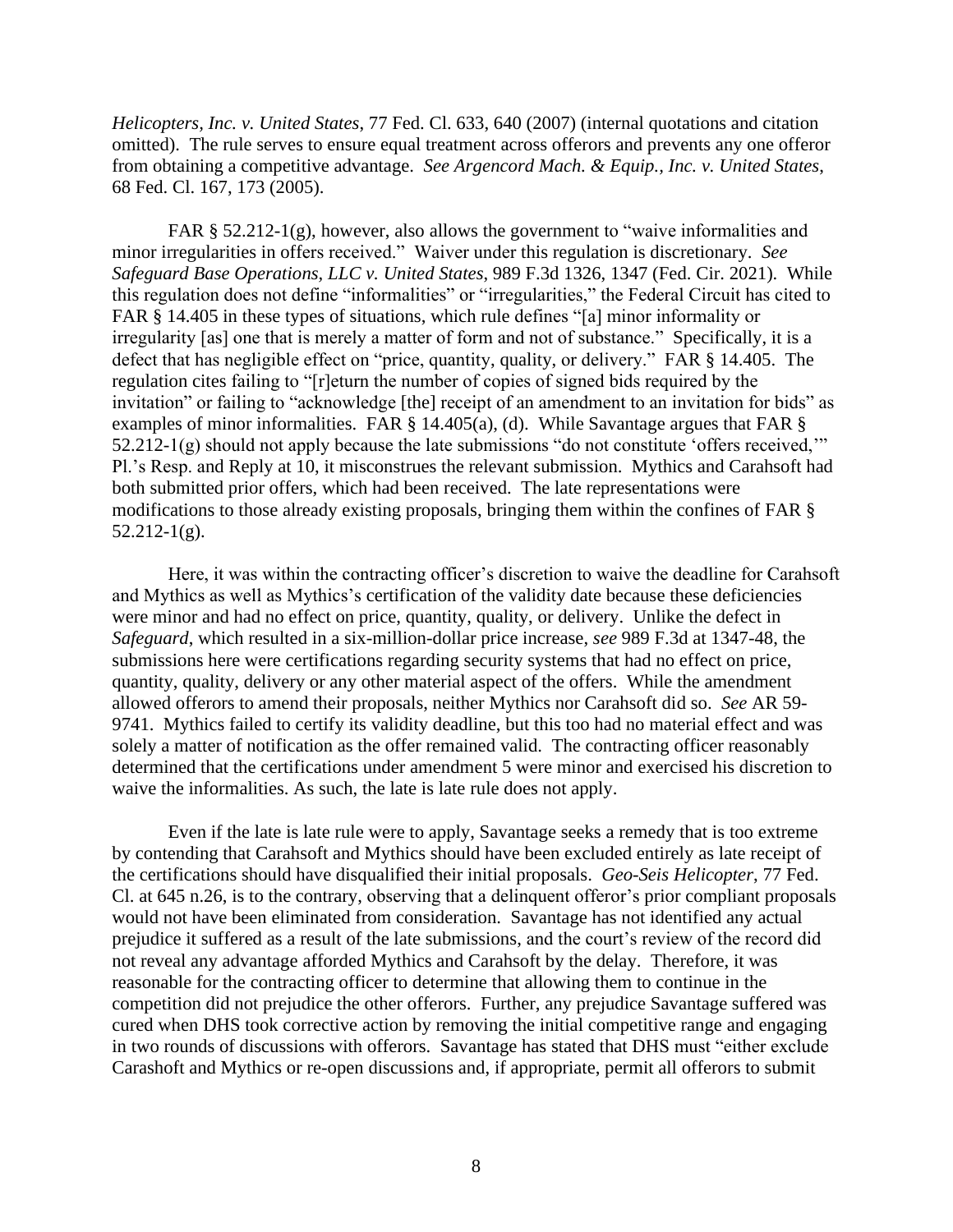Final Proposal Revisions." Pl.'s Resp. and Reply at 23.<sup>8</sup> The latter has already happened. While the discussions and revised final proposals may not have been allowed in order to rectify the amendment deficiencies and any resulting prejudice, they nonetheless have had that effect. Therefore, the late is late rule does not apply, it was within the contracting officer's discretion to allow the late proposals, and any prejudice Savantage or other offerors may have suffered was obviated by DHS's subsequent corrective action and discussions.

# *B. The Solicitation Requirements*

# *1. Factor 2.*

Factor 2 required offerors to identify their proposed integrated software and to demonstrate that it met the requirements of the solicitation. AR 68-10022. Savantage argues that DHS applied unstated evaluation criteria, misunderstood the factual underpinnings of Savantage's proposal, and unequally applied the criteria to the offerors. Pl.'s Mot. at 35-49. The defendants contend that Savantage has waived this argument by not raising it in the earlier protests and otherwise that the criterion was fairly and accurately applied to the proposals. *See*  Def.'s Cross-Mot. at 38-47. As an initial matter, the waiver principal established in *Blue & Gold Fleet, L.P. v. United States*, 492 F.3d 1308 (Fed. Cir. 2007), does not apply here. Savantage is not challenging the definition of "integrated" that was established in the solicitation but rather it is challenging how DHS applied the term to the proposals.

On the merits, Savantage's challenge fails as DHS reasonably determined that the awardees' software was integrated while Savantage's was not. Savantage proposed its Altimate software, which consisted of Altimate Financials, Altimate Asset Management, and [\*\*\*]. AR 86-11933 to 11935. Altimate is owned by Savantage, while [\*\*\*] is owned by a different company. *See* Pl.'s Mot. at 8. DHS determined that Altimate and [\*\*\*] were not integrated because the software consisted of "two separate products that [were] not tightly coupled instead of two modules of the same product." AR 89-12170; *see also* AR 89-12160 to 12180; 12288. Savantage argues that when determining integration, DHS improperly considered whether separate products were being offered, if separate companies were involved, if the software came on different platforms, and if the software was licensed separately, because those were unstated criteria. Pl.'s Mot. at 38-39. Specifically, Savantage argues that the solicitation defined integrated as a "[c]onnection between two or more software modules, *typically* part of the same system." AR 27-6412 (emphasis added). Savantage contends that DHS improperly concluded the Altimate software to be unintegrated for not being part of the same system because the solicitation merely stated that was a typical occurrence as opposed to a requirement. Pl.'s Mot. at 39. It similarly objects to the determination that its software was not "tightly coupled" as required by the solicitation's definition of integrated. *Id.* at 46. Defendants counter that DHS

<sup>8</sup> Savantage contends that because Mythics did not confirm its validity date, the only effective corrective action is to exclude it entirely. Savantage avers it was prejudiced because Mythics could have withdrawn its offer at any point had market conditions changed, while Savantage could not have done so because it validated its price on time. Pl*.*'s Resp. and Reply at 23. This fact is not prejudicial, especially where Mythics took no such advantage.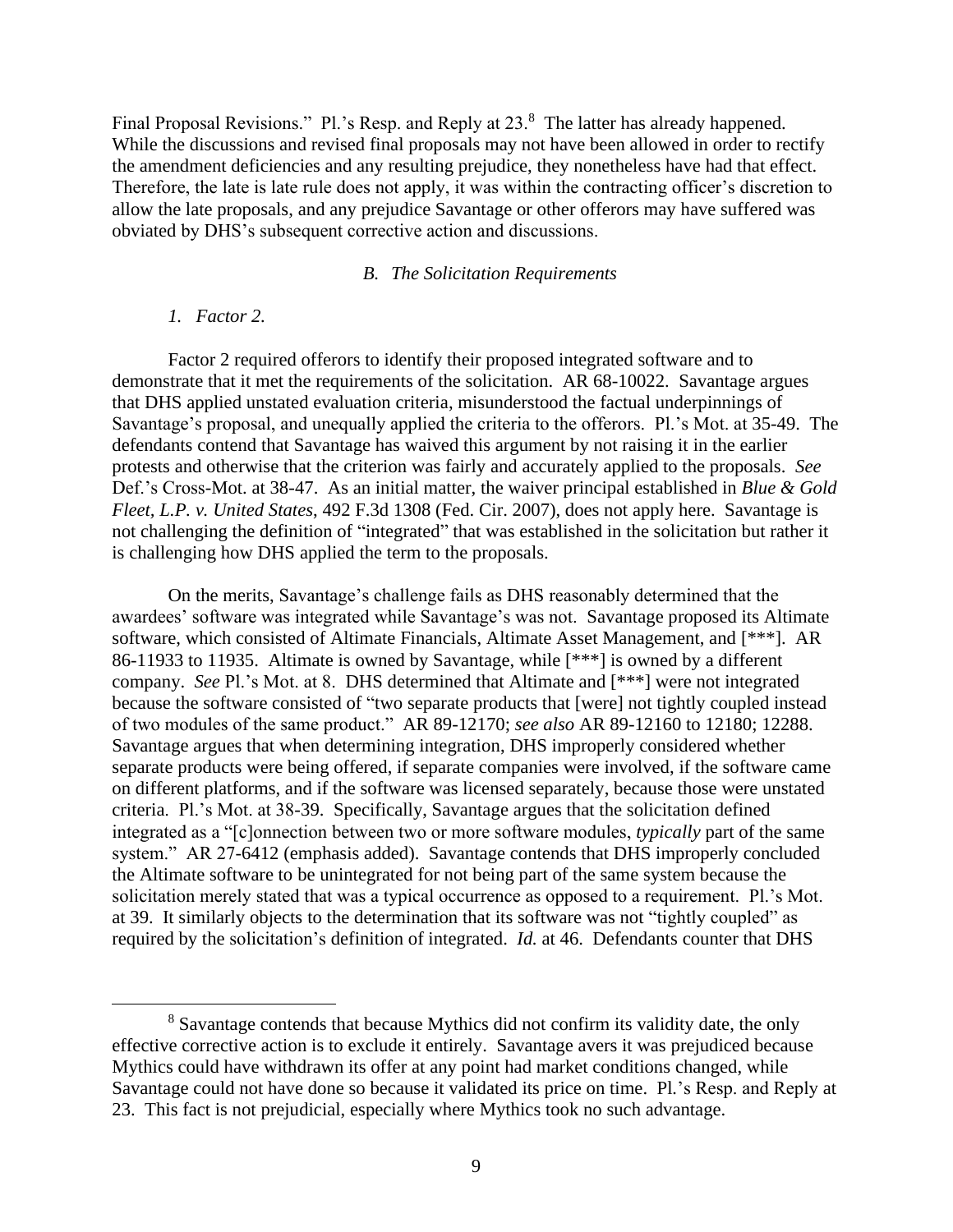made a reasonable determination that Savantage's software was not integrated using the definitions within the solicitation. *See* Def.'s Cross-Mot. at 38-47.

An agency's procurement decisions are entitled to "highly deferential rational basis review," which requires a "reviewing court to sustain an agency action evincing rational reasoning and consideration of relevant factors." *CHE Consulting, Inc. v. United states*, 552 F.3d 1351, 1354 (Fed. Cir. 2008) (internal quotations omitted) (quoting *Advanced Data Concepts Inc. v. United States*, 216 F.3d 1054, 1058 (Fed. Cir. 2000)). A procuring agency "has great discretion in determining the scope of an evaluation factor." *NEQ, LLC v. United States*, 88 Fed. Cl. 38, 48 (2009) (internal quotations and citations omitted). "[A] solicitation need not identify each element to be considered by the agency during the course of the evaluation where such element is intrinsic to the stated factors." *Id.* DHS determined that, because Savantage's proposed software contained two separate platforms that were separately licensed from two separate companies, the software was not integrated. AR 89-12171. DHS thus thoroughly and adequately supported that determination, *see* AR 89-12160 to 12180, and the court will not substitute its own judgment for that of the agency. While Savantage argues that the solicitation provided that integration only "typically" requires one system, this argument misses the implicit—but reasonably discernible—message that a multi-system software is not typically optimal, leaving it in the sole discretion of the agency to determine whether such a system otherwise meets the integration requirement as outlined in the solicitation. It was reasonably rational for DHS to determine that a non-native component of the proposed software that was owned by a company other than Savantage was not an integrated part of Savantage's proposal or resulted in a tightly coupled system. Separately, Savantage also claims that DHS made several factual errors concerning Savantage's proposal. Pl.'s Mot. 42-45.<sup>9</sup> Again, the agency reasonably supported its factual determinations and concluded that Savantage's proposal did not evidence an integrated software. Therefore, the court will not disturb the agency's determination.

Savantage further argues that the factor was applied unfairly across offerors and that if Savantage's software was not integrated then the awardees' software also should not have been found to be integrated. Pl.'s Mot. at 40. To succeed on this ground, Savantage must show that "the agency unreasonably downgraded its proposal for deficiencies that were 'substantively indistinguishable' or nearly identical from those contained in other proposals." *Office Design Grp. v. United States*, 951 F.3d 1366, 1372 (Fed. Cir. 2020). Savantage contends that CGI's proposed software is not integrated because it included Momentum Financials, Momentum Procurement, and Momentum Fixed Assets as well as Sunflower Systems' Asset Management. Pl.'s Mot. at 41. DHS itself determined that Sunflower Assets was an unintegrated separate product. AR 63-9822. It also determined that the Momentum modules alone satisfied the solicitation's requirements. AR 63-9822. Further, Sunflower Assets was wholly obtained by CGI as opposed to Savantage's use of [\*\*\*], which is under the control of another company. *See*  CGI's Cross-Mot. at 25; Pl.'s Mot. at 8. The court will not second guess the agency's determination.

<sup>&</sup>lt;sup>9</sup> Savantage argues that DHS inaccurately determined Altimate and [\*\*\*] to be under different licenses, that the proposal made sufficiently clear that sub-ledgers were not necessary, and that Savantage's software would not require operations and maintenance to keep data synchronized. *See* Pl.'s Mot. 42-44.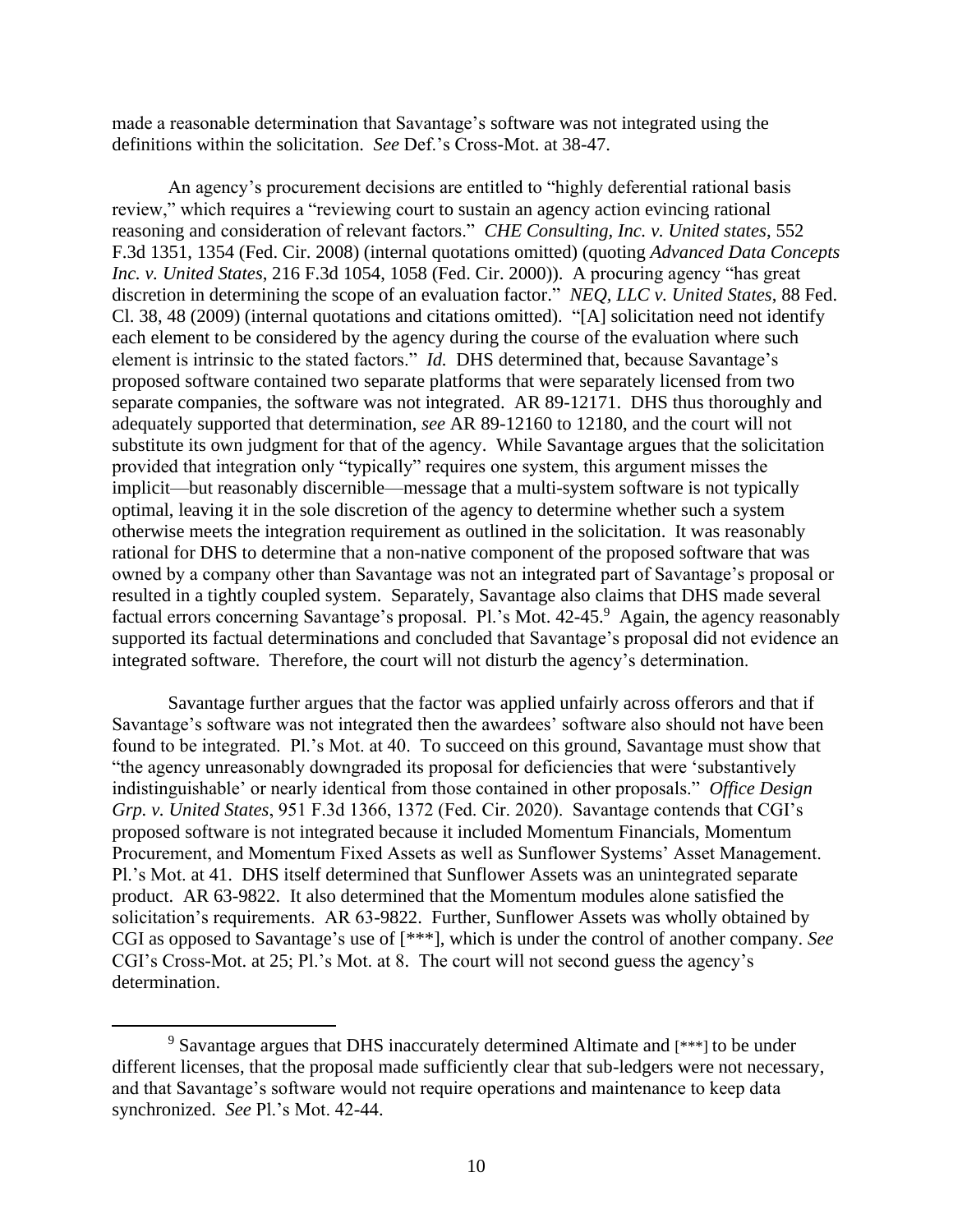Likewise, DHS equally applied the factor to Mythics and Carahsoft. While Savantage argues that the software proposed by both Mythics and Carahsoft are not integrated because they use "middleware," the agency came to the opposite conclusion. DHS determined that unlike Savantage's use of a non-native software, Mythics and Carahsoft use middleware "to obtain data from outside platforms," and the middleware was not necessary to meet the solicitation requirements. AR 73-10155; Def.'s Cross-Mot. at 46. Further, DHS determined that the middleware of both proposed entities' software are the middleware of the respective systems (Oracle and SAP) and thus are native to the software. AR 84-11604; 73-10155. As such, it is evident that the proposals are not "substantively indistinguishable," and Savantage has not met its burden of showing disparate treatment under Factor 2.<sup>10</sup>

# *2. Factors 1 and 4.*

Factor 1 of the solicitation required offerors to demonstrate that the proposed software had been implemented with a federated agency with at least 6,500 users, and factor 4 required past performance references. AR 68-10021, 10024. Savantage contends that these criteria were unequally applied across the offerors. Savantage conceded in *Savantage VII* that it could not meet the prior-implementation requirement. 150 Fed. Cl. at 328. It cannot now argue the opposite.

As to the awardees, Savantage argues the factors were improperly applied. Savantage contends that because the awardees' software—in its view—were not integrated, the software also cannot satisfy the factor 1 and 4 requirements of having been previously implemented. Pl.'s Mot. at 49. DHS determined that the awardees' respective software are integrated, so the predicate for this argument fails. Savantage continues by arguing that the awardees failed to show that the software they are currently offering were previously implemented at other agencies. *Id.* at 50-51. As to Carahsoft, Savantage argues that an older version of the HANA program (as opposed to the offered program of S/4 HANA) was implemented at prior agencies. *Id.* The government argues that SAP S/4 HANA was first released in 2015, and that nothing in the record suggests that this was not the software implemented at the other agencies. Def.'s Cross-Mot. at 50. "The general rule [is] that an agency may rely upon an offeror's certification of compliance with a solicitation's technical requirements." *Per Aarsleff A/S v. United States*, 829 F.3d 1303, 1315 (Fed. Cir. 2016). Where there is nothing in the record to indicate the contrary, it was reasonable for DHS to determine that the representations made by Carahsoft applied to the software it was offering. As to Mythics, DHS initially agreed that it was unclear whether its software had been implemented previously. AR 89-12087 to 12088. During discussions, Mythics clarified the issue, and DHS determined that the software had been

 $10$  In a footnote in its motion, Savantage also contends that DHS engaged in disparate treatment under Factor 3. Pl.'s Mot. at 36 n.15. However, this argument was not further addressed in the motion or in plaintiff's other brief. The argument thus fails for lack of explication.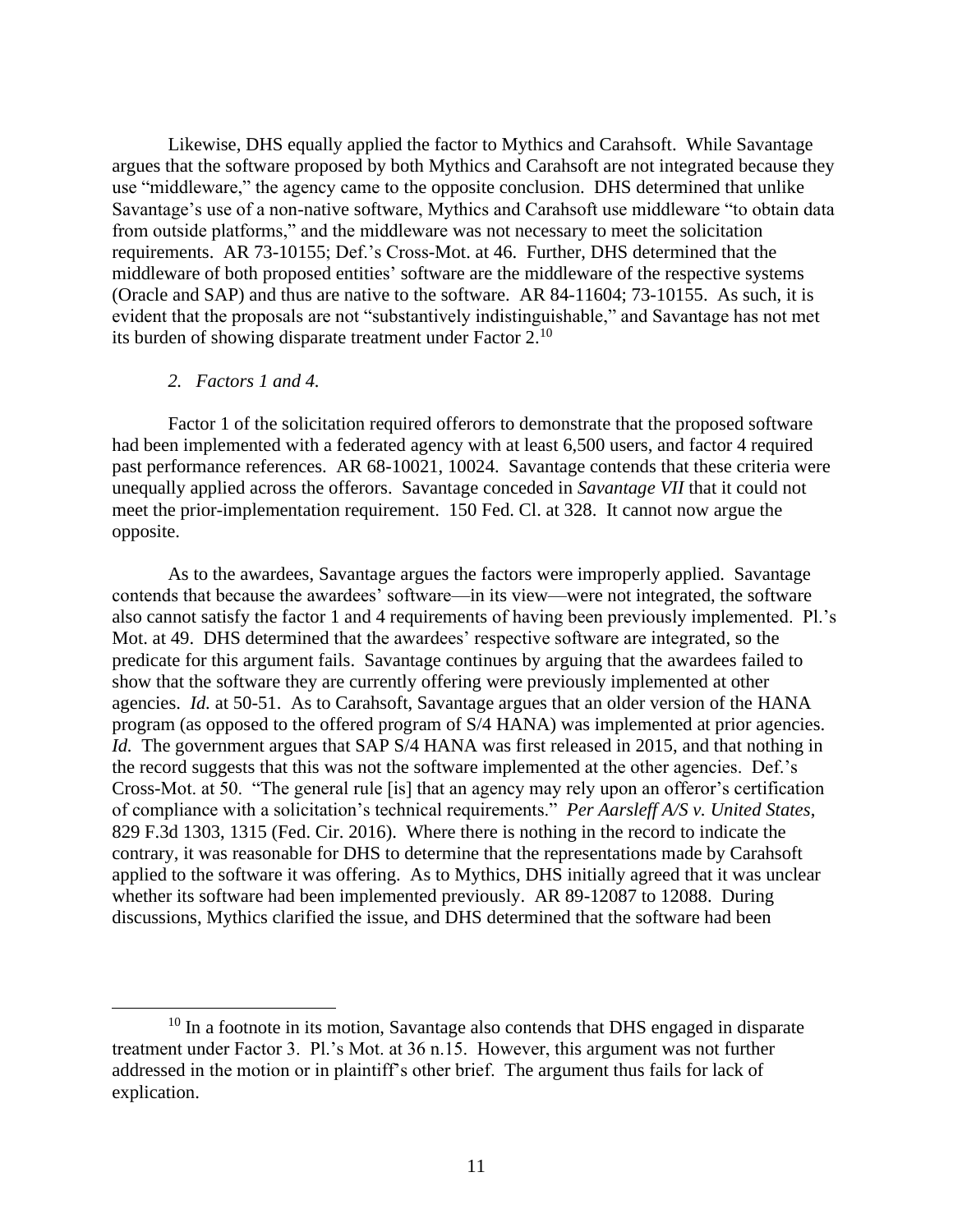sufficiently implemented at qualifying agencies. Def.'s Cross-Mot. at  $51$ .<sup>11</sup> The record supports DHS's findings. *See* AR 89-12087 to 12088.

# *3. Price Reasonableness.*

Factor 6 of the solicitation stated that the offeror's proposed price and the proposed prices contained in the pricing structure would be evaluated for price reasonableness. AR 68-10029. Offerors were required to provide the commercial rate of their offering, the discounted rate they were offering the government, and the total price of their offering. AR 68-10027. The procurement was to be conducted under FAR Part 12 "while using some procedures under FAR Part 15." AR 32-6675.<sup>12</sup> The DHS Business Evaluation team compared the discounted prices with the commercial rates and determined the prices of awardees and Savantage to be reasonable. AR 88-12020 to 12034. The determination was reviewed and confirmed by the DHS Trade-Off Chair. AR 91-12248 to 12249. Savantage argues that this method lacked narrative analysis and failed adequately to address the differences in pricing across the offerors. Pl.'s Resp. and Reply at 27-29.<sup>13</sup>

"Price reasonableness asks if a proposed price is too high." *DynCorp Int'l, LLC v. United States*, 10 F.4th 1300, 1305 (Fed. Cir. 2021) (quotation marks omitted). The choice of what "price-analysis technique" is left to "a contracting officer's reasonable judgment in the context of an individual procurement." *Id.* at 1310. "[A]gency action evincing rational reasoning" should be sustained. *Id.* at 1315 (quoting *Advanced Data Concepts,* 216 F.3d at 1058). The agency need not provide an "explicit explanation" as to its reasoning so long as its "decisional path is reasonably discernible." *Id.* (quoting *Wheatland Tube Co. v. United States*, 161 F.3d 1365, 1369-70 (Fed. Cir. 1998)). FAR § 15.404-1 "provides guidance in a way that nonetheless permits the agency broad discretion." *Id.* at 1313 (internal quotations and citation omitted).

The method used by DHS to determine price reasonableness was itself reasonable. The DHS Business Evaluation Team compiled a chart of the offerors' commercial list prices, the final scenario prices, and calculated the discount received. AR 88-12043. The chart illustrates "without words that the offerors' prices [were] lower than what the offerors charge private consumers," Def.'s Reply at 10 (emphasis omitted), and as such illustrates DHS's decisional

 $12$  FAR Part 12 requires that an agecy "establish price reasonableness in accordance with 13.106-3, 14.408-2, or subpart 15.4, as applicable." FAR § 12.209. Only FAR subpart 15.4 was applicable to the procurement. *See* Pl.'s Mot. at 24 n.7.

 $11$  In its response and reply, Savantage argues CGI was also improperly rated under factors 1 and 4. It argues that because CGI's software is not integrated, it cannot prove past implementation of the software elsewhere. Having rejected the argument that CGI's software is not integrated, the court will not disturb DHS's determination as to CGI and factors 1 and 4.

<sup>&</sup>lt;sup>13</sup> Savantage argued in its motion that the price reasonableness determination was arbitrary and capricious because it failed to use the competitive price-list comparison technique and failed to compare all of CGI's unit prices. Pl.'s Mot. at 25, 28. Savantage has withdrawn these arguments, Pl.'s Resp. and Reply at 25 n.9, 10, and the court will not consider them.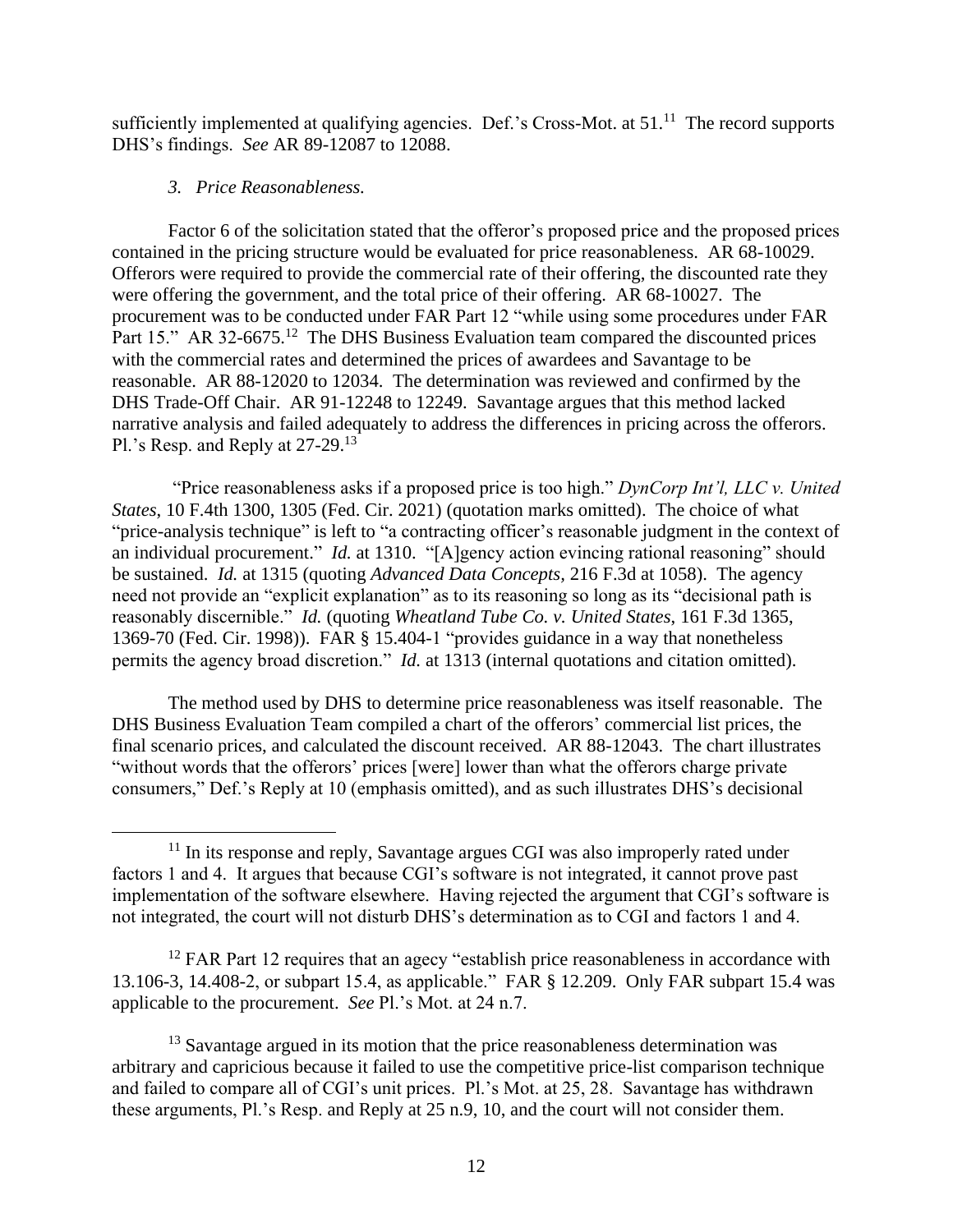path. Unlike the agency in *DynCorp*, which conducted an analysis of the lowest-priced offeror only, *see DynCorp Int'l LLC v. United States*, 148 Fed. Cl. 568, 581 (2020), *aff'd*, *DynCorp*, 10 F.4th at 1317, DHS evaluated each offeror's price against the price provided to private consumers. *See* AR 88-12043.<sup>14</sup>

DHS also compared the offerors' pricing against one another. While the government contends that this analysis was unnecessary in light of the consumer comparison, it also argues that DHS properly conducted this analysis and supported it with a narrative. Def.'s Reply at 11- 12. DHS explained that it found the significant difference in price between Carahsoft and the other offerors to be a result of Carahsoft's offering subscription licenses while the others proposed perpetual licenses along with a difference in the level of discount offered. AR 88- 12040. While Savantage argues that this analysis did not determine price reasonableness, it is implicit and readily discernible that, by identifying differences in the price approach between Carahsoft and the other offerors, DHS was determining the prices to be reasonable despite the significantly different approaches involved. DHS satisfied the price reasonableness requirement by comparing offerors' prices with the prices provided to consumers, and any other charts or analyses were extraneous.

# *4. Best Value.*

The solicitation required that an award was to be made to an offeror "whose proposal [was] determined to represent the best value, price and non-price factors considered." AR 68-10028. Best value was defined as "the expected outcome of an acquisition that in the [g]overnment's estimation provide<sup>[d]</sup> the greatest overall benefit in response to the requirement." AR 68-10028. The soliciation also prohibited DHS from making an award "at a significantly higher overall cost to the [g]overnment to achieve only slightly superior technical capability." AR 68-10028. Savantage argues that DHS cannot justify making awards to CGI and Mythics when their final prices were significantly higher than Carahsoft's final price. Pl.'s Mot. at 53. Savantage argues that an award should not have been made to CGI and Mythics on those grounds and that Carahsoft should have been excluded for its late certification, leaving only Savantage to receive an award. *Id.* at 53-54.

The solicitation contemplated multiple awards, *see* AR 24-5390, meaning that DHS was not required to accept only the lowest offer, so long as significant technical advantages were involved. Further, the solicitation contemplated that obtaining "the greatest overall benefit" might require awarding to a higher-priced offeror. AR 68-10028. DHS determined that CGI and Mythics offered such advantages. *See* AR 91-12248 ("CGI's higher evaluated premium price

 $14$  A government chart also compared the independent government cost estimates of the offerors. *See* AR 88-12034. Savantage challenges this approach on the ground that it lacked a narrative analysis. The government concedes that there was not an accompanying narrative and that some of the offerors' prices exceeded the independent government cost estimate. Def.'s Reply at 10 n.2. The government argues that Savantage was not prejudiced because DHS was not required to conduct multiple analyses. *Id.* The commercial comparison reasonably satisfied the price reasonableness analysis requirement, so the lack of narrative supporting this second chart is irrelevant.